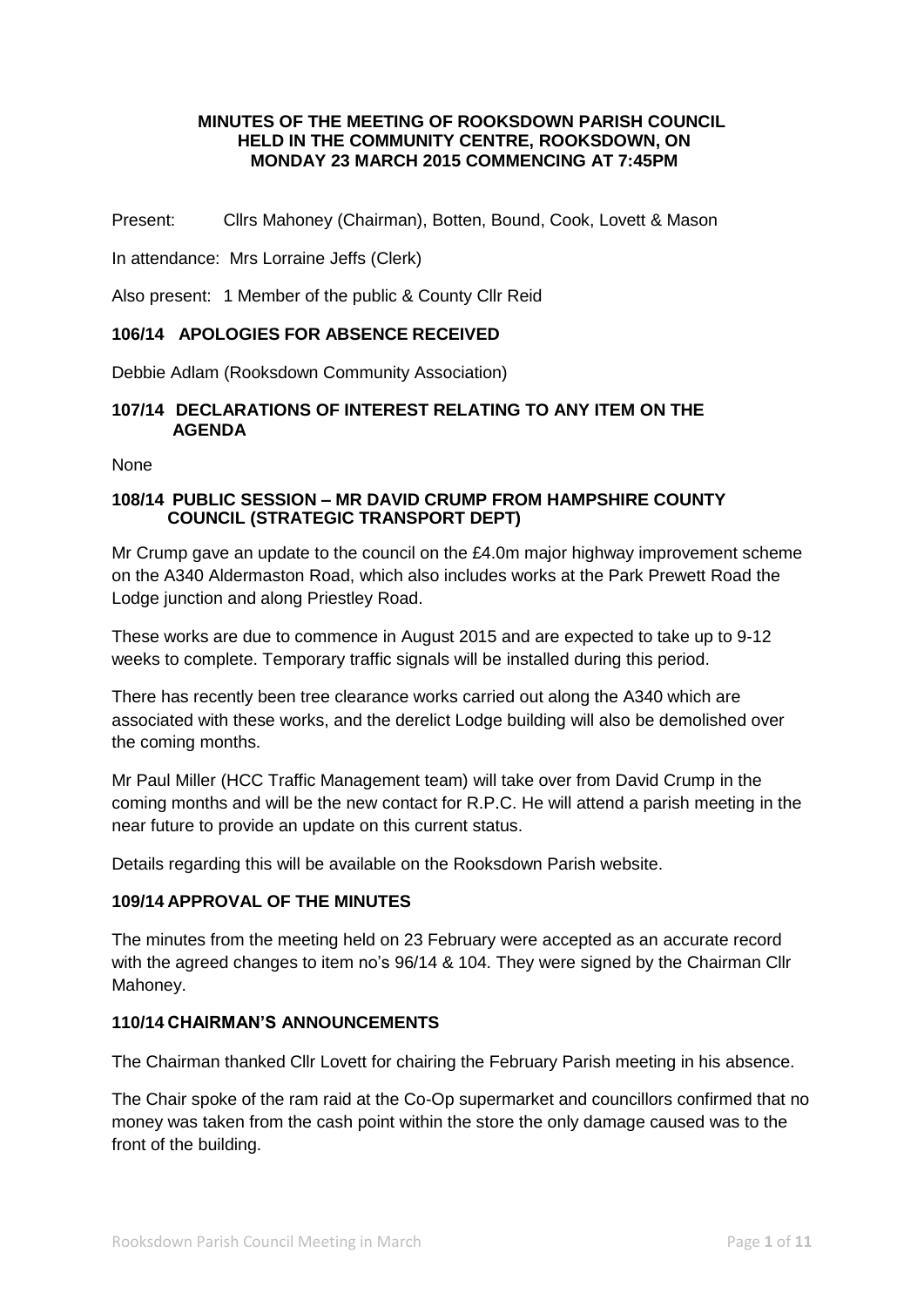## **Street Furniture Project (LIF Award)**

Next stage is meeting with the policy officer for the Local Infrastructure Fund – Jane Rawlins-Mateus to discuss 'procurement' and 'installation' of the furniture. Cllr Bound & Mason offered to attend this meeting with Cllr Mahoney. The appointment is to be arranged.

### **Pocket Parks and Green Spaces**

The Chairman Mr Paul Mahoney reminded councillors that he had a meeting with Gordon Wade (Grounds - Maintenance Manager Community Services, B&DBC), Andrew Kinge (Maintenance Manager at B&DBC) and Jeff Strudwick (Assistant Street Cleansing Manager (North) B&DBC) at the Community Centre in February to look to understand what B&DBC responsibility is towards the pocket parks and other green space areas in Rooksdown and also litter picking in the development. They then undertook an onsite visit to all the green areas to review whether they considered them to be in an acceptable state. A plan of action was proposed by Gordon Wade.

## **Week beginning 23rd of February**

The grounds team are to begin the winter/spring pruning works required. All the pocket parks are to be thoroughly weeded and any dead plant material is to be removed. Jeff Strudwick is to have a cleansing team on hand to follow the grounds crew clearing any hidden litter or waste from the sites. The fencing contractor is to begin removing any rotten bird mouth trip rails as agreed and replace with new to match existing.

### **Week beginning 2nd of March**

John Kinge and Gordon Wade are to visit all the pocket parks and assess the works. The suitability of the planting is to be looked at and any recommendations will be emailed to Cllr Mahoney for further discussion.

In addition to the above, it was decided that a maintenance crew would be sent into Rooksdown to keep on top of the weeding on a quarterly basis.

Cllr Mahoney was not happy with the standard of work that has been completed. Cllr Mahoney is having ongoing discussions with Gordon Wade who agrees that work is below standard and is looking for a further meeting. Workers will be back week beginning 30 March for a few days to finish weeding etc.

### **Western Triangle Development**

The piece of land off Rooksdown Avenue, opposite Vitellius Gardens - the site of the old Bryant Home / Taylor Wimpey Sales office. Construction work for 30 Apartments is well under way on this piece of land. Groundwork preparation is now nearly complete and the area is to be handed back to Taylor Wimpey at the end of February. Taylor Wimpey has already sold many of these flats off plan and first occupation by residents is likely to be before the end of the year.

### **Barn Area**

Park Prewett Road, corner of Pumphouse Way (20 residential units and listed Barn (B1)). Construction work for 20 residential units and the listed Barn is well under way on this piece of land. Once again groundwork preparation is now nearly complete and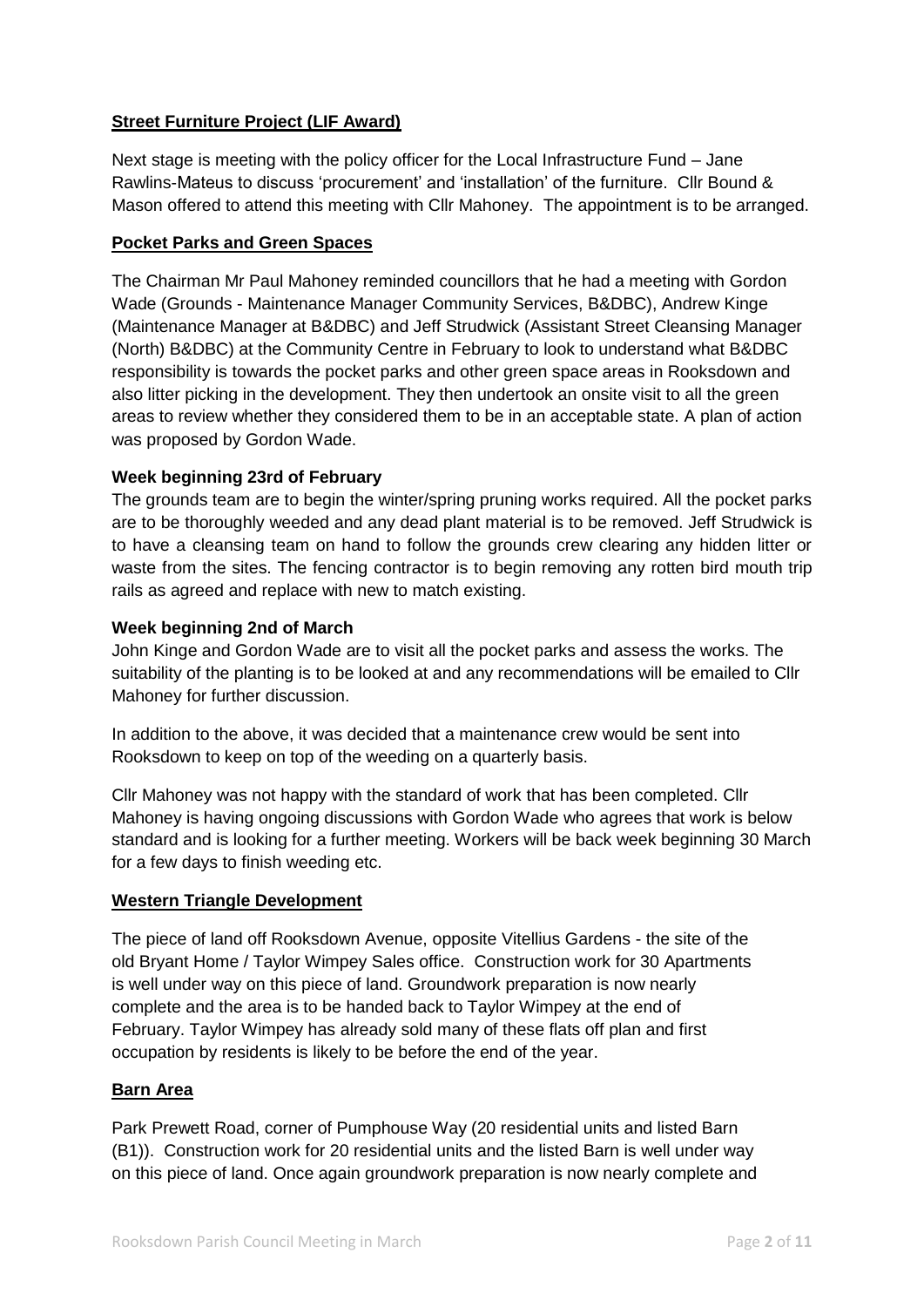the area is to be handed back to Taylor Wimpey at the end of February / early March. Taylor Wimpey is expecting first occupation by residents before the end of the year. All properties have been sold.

## **The Main Hall**

Northbrook Crescent

19 residential units & community use hall planning approval subject to completion of an s106 agreement - granted. Due to the level of detailed design work required, start onsite is not likely until mid 2015. Cllr Bound is our main point of contact on this one, due to the work he has done on this so far.

### **Retail core Phase**

Park Prewett Road, opposite the Co-Op & Costa Coffee site (16 residential units & 2 retail units) Taylor Wimpey have confirmed that the construction of residential & retail units will be starting in the next few weeks and should be substantially completed by Christmas and work has started.

#### **Park Prewett Northern Area** (David Wilson Homes)

The Old Golf Course

An agenda item today – need a meeting next week to discuss the Reserved Matters. We will be looking to set up a regular meeting with David Wilson Homes.

• What's been happening since we last met the Parish Council in September 2014, and the reason for the length of time between the last meeting and this one?

• What's changed with the layout, between what we last showed the Parish Council and what's been submitted for RM approval?

#### **Road adoptions**

West & East side of Core Area

R.P.C finally obtained a copy of the snagging list from HCC which is holding up the adoption of the core area highway. There was originally a list of 160 items from the HCC. Following discussion between Taylor Wimpey and HCC you will see that there are now some 78 items which need to be remedied before the core area highway will be adopted. Devines are currently working through this list. This has been ongoing for years and there was not a lot of confidence in the room that adoption would be achieved soon.

### **Lighting**

Cllr Mahoney produced a list of 45 street lights across the development which didn't work back in October. He did a quick review last week and 35 still don't work. A deadline of the end of February was given to Taylor Wimpey to get the lights around Pavilion 4 and the walkway from Peggs Way to Highpath Way working otherwise we will need to consider some dramatic action (eg: intervention from Maria Miller /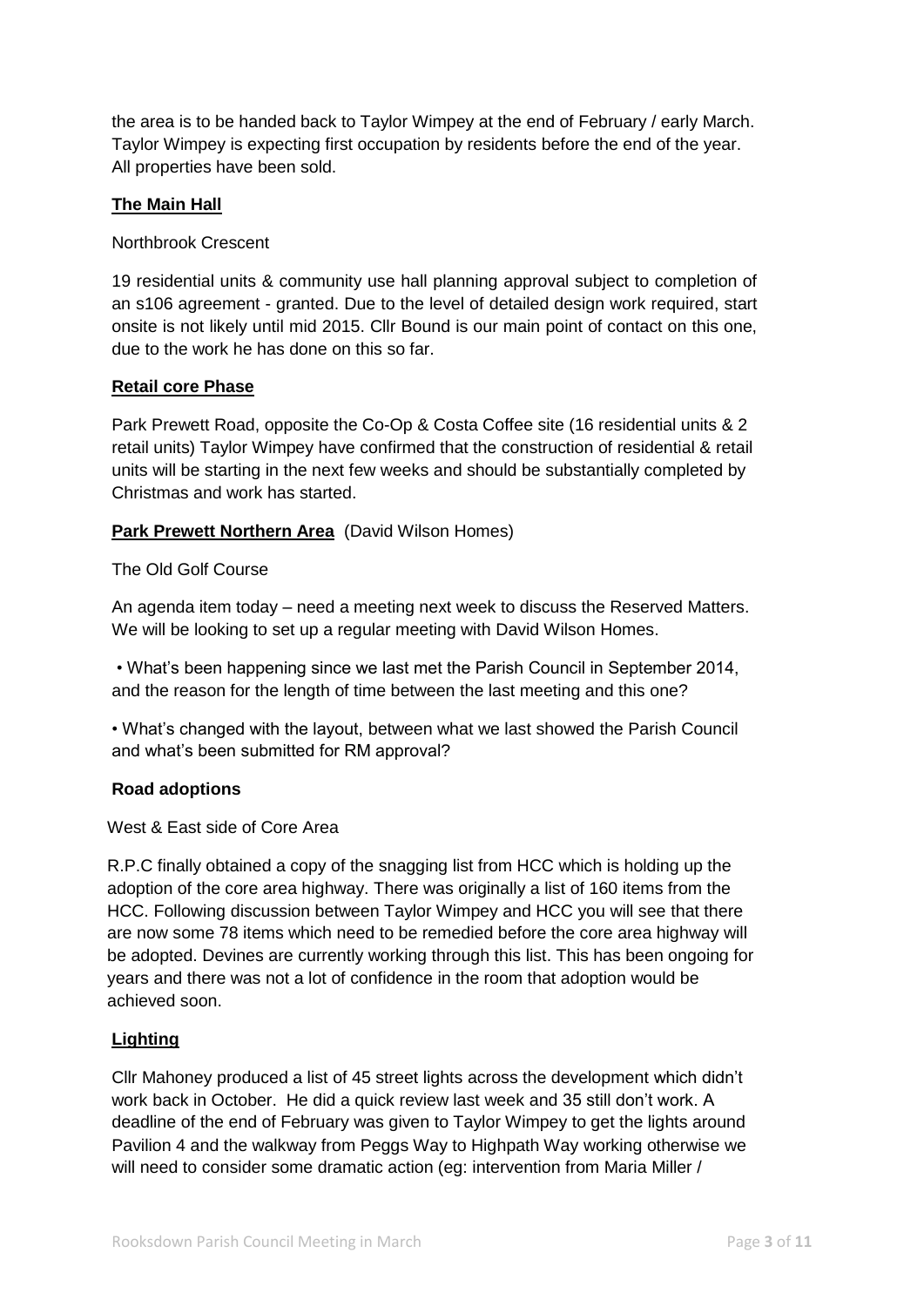Stephen Reid, contacting the local press and tv, which seemed to work last time we did this back in 2008 for Mill Road lighting). Mark Glendenning has suggested that Nigel Phillips has taken our approach very personally and is doing his utmost to get them sorted. I have to say that I am very disappointed & have been engaging with Mark / Nigel every couple of days to keep the focus on them. If the lights around Pavilion 4 and on route from Peggs Way to Highpath Way are not working by end of March then we need to take further action.

## **Pavilions**

(Park Prewett Road)

No further update is except on the agenda item 119/14 to apply for LIF funding for the improvement of the pavilions in conjunction with the work to be undertaken by Taylor Wimpey in the event that the planning application for the demolition of the 4 pavilions is rejected by the planning committee, details are currently unknown.

#### **Have your say leaflet**

Local Youth Clubs need your help

Please vote for them Thursday 26th March 2015 3pm to 7pm - At Carnival Hall, Council Road, Basingstoke, RG21 3DH

Rooksdown and Winklebury Youth Projects have applied to the Have Your Say grant where money is given to local community projects. The money is given to the groups with the most votes. The voting age is for residents of at least secondary school age and must be made in person. For more information on the grant please visit [www.basingstoke.gov.uk/haveyoursay.](http://www.basingstoke.gov.uk/haveyoursay)

Both of the youth projects are looking to extend the services they are offering, whether that be additional activities during the summer holidays, upgrading the equipment in youth club, or meeting young people in the community during detached.

We are trying to encourage as many people as possible to get down and vote, last year RDYC managed to secure £2000 worth of funding for this. We are hoping to get the same amount again, but this time £2000 for each project.

### **My key priorities**

- **Lighting across the development**
- **Street Furniture installation**
- **Pavilions**
- **Grant for a litter picker**
- **Lenghtsman**

### **111/14 CLERK'S REPORT**

The Clerk announced that R.P.C had received thank you letters from the three charities that received a £100.00 donation from Rooksdown Parish Council. This was 5% of 2014 firework event revenue.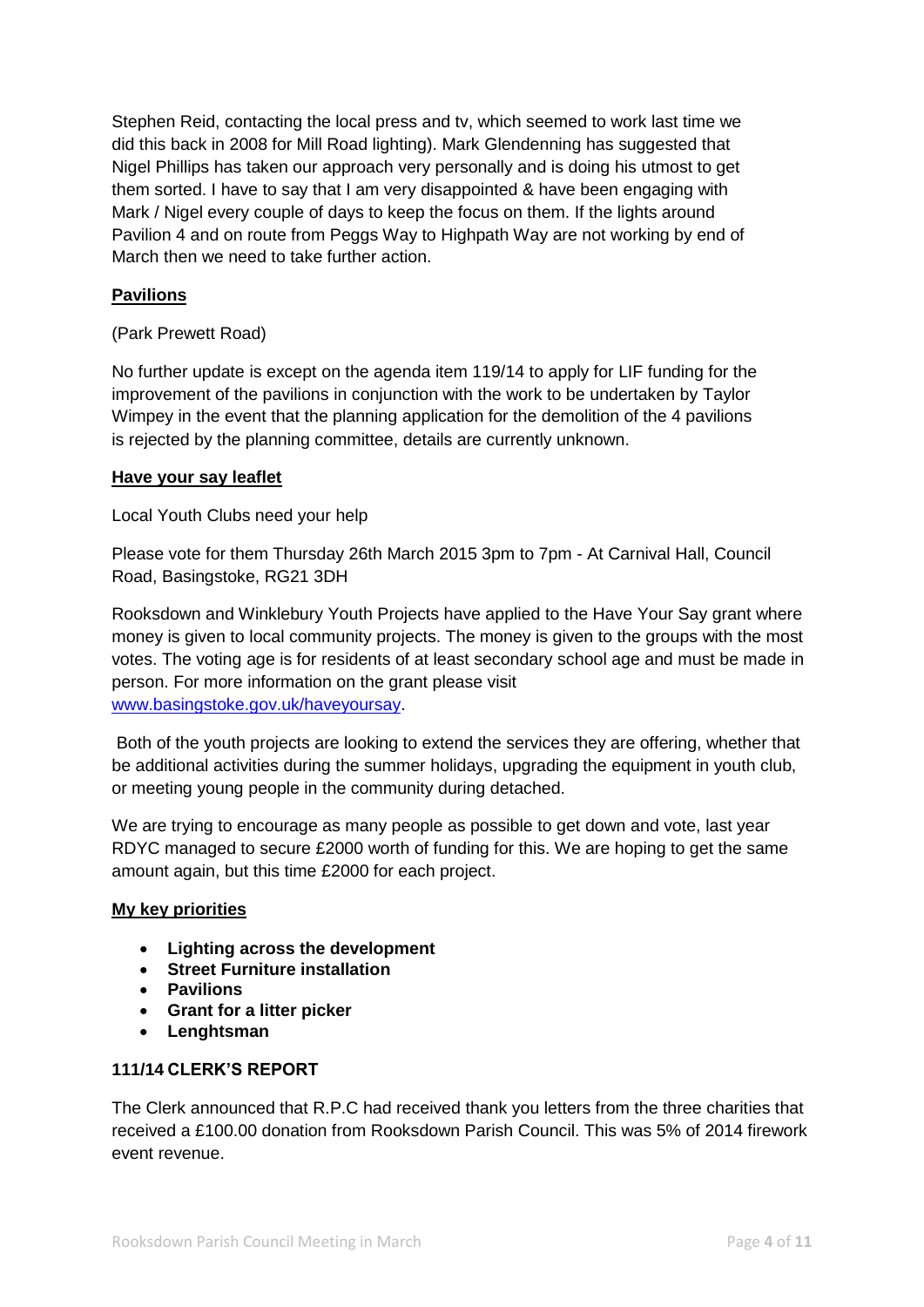The Clerk notified the Councillors that she had received notification letters from Lloyds bank regarding some councillors who have applied to use the online Business Banking service. The Clerk notified councillors that section four requires signatures from them and another councillor who is stated on the bank mandate before it is sent off to the bank for approval.

The Clerk informed the councillors of the arrangements for the Annual Parish Assembly & Parish Meeting in April. The Clerk confirmed the details and made a request for ideas of advertising the event. A draft copy of the meeting notice and agenda was provided to the council for them to review. Cllr Bound is to arrange for a banner to be designed and displayed advertising the event.

## **112/14 REPORTS RECEIVED**

| Councillor Stephen Reid report attached as       | (Appendix 1) |
|--------------------------------------------------|--------------|
| CSPO Martin Lee & David White report attached as | (Appendix 2) |

## **113/14 TO DISCUSS & AGREE RECRUITMENT OPTIONS TO EMPLOY A LENGTHSMAN**

It was agreed that Cllr Bound & Lovett are to complete a job specification for the Lenghtsman role which should be ready for review at the May Parish meeting. It was agreed that R.P.C would not employ, but go out to tender to sub Ground Maintenance contractors. This motion was proposed by Cllr Mahoney, seconded by Cllr Bound and unanimously agreed by the rest of the council.

## **114/13 TO DISCUSS & AGREE TO RECLAIM COSTS FROM BASINGSTOKE GAZETTE WHEN SENDING ARTICLES**

It was agreed not to reclaim the money back from Basingstoke Gazette when providing an article for the newspaper due to the little amount of money (10p a line) R.P.C would receive. This would not warrant time spent producing an invoice to reclaim this amount. This motion was proposed by Cllr Mahoney on behalf of the Clerk and unanimously agreed by the rest of the council to not claim the money.

## **EVENTS**

## **115/14 TO RECEIVE A DEADLINE TO CONCLUDE WHETHER R.P.C WILL HOLD A FIREWORK EVENT IN 2015**

Cllr Lovett spoke of two potential issues with holding another firework event which would need to be reviewed thoroughly before a decision could be made. These are: parking problems over congestion with no open space to use and & the Park development which would impact on the area where they hold the event. Cllr Lovett will investigate further and if he doesn't find a solution within the next four weeks it will be announced at the May Parish meeting that due to safety reasons R.P.C will not be holding a firework event in 2015.

## **116/14 TO DISCUSS AND CONSIDER WHETHER THE PARISH COUNCIL WOULD LIKE TO HAVE A STAND AT ROOKSDOWN SUMMER FAIR ON 5 JULY**

It was agreed that Rooksdown Parish Council will have a stand at the Summer Fair this year and the parish council are to work with the Community Association regarding the location of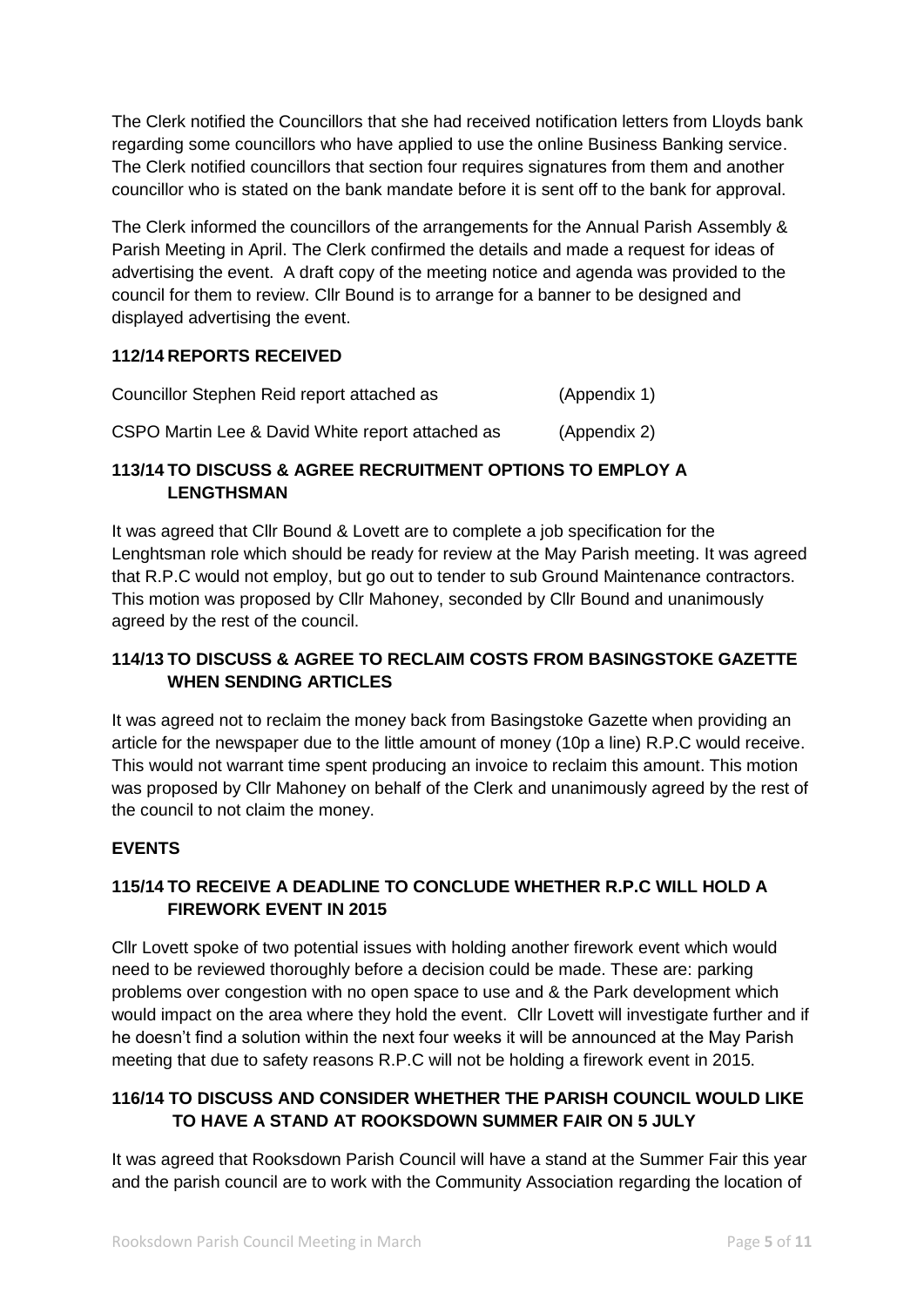the stand. The Cllrs are to think about ideas of what will be displayed on the stand by the May meeting. It was also suggested that a HCC Traffic Management representative may want to include a stall at the fair to publicise the A340 traffic management works. This motion was proposed by Cllr Mahoney and unanimously agreed by the rest of the council.

## **COMMUNITY**

## **117/14 TO DISCUSS AND RATIFY THE PROCUREMENT & INSTALLATION OF THE LIF STREET FURNITURE**

It was agreed to ask Basingstoke & Deane (B.D) to install the (LIF) street furniture equipment for a fee of 10% of the overall cost of £33,000.00 which total's £3,000.00. It was thought that the best decision is to have the installation performed by B&D who would be able to source the benches & bins via their location framework potentially checking all details with the Parish Council. B.D would have operations staff who are used to fitting this type of furniture. It is hopeful that the work will start before the summer. Cllr Bound & Mason offered to support Cllr Mahoney in the meeting with B& D Borough Council which is yet to be arranged. This motion was proposed by Cllr Mahoney and unanimously agreed by the rest of the council.

## **118/14 TO DISCUSS AND AGREE TO ADD THE ROOKSDOWN LOGO TO THE STREET FURNITURE TO IDENTIFY WHAT BELONGS TO THE PARISH COUNCIL**

It was agreed to identify the street furniture within the parish to show what belongs to Rooksdown Parish Council by adding a plaque to each item which will cost approximately £970.00. This motion was proposed by Cllr Mahoney and unanimously agreed by the rest of the council.

## **119/14 TO DISCUSS AND RATIFY THE FINANCIAL AMOUNT AND WORDING DETAILS OF THE LIF APPLICATION FOR THE PAVILLIONS**

It was unanimously agreed by the council to defer this item with a view to reviewing this at a later date.

## **120/14 TO RECEIVE THE LATEST REPORT ON THE LIF SKATE PARK**

Cllr Bound informed the council of delay in the approval of the skate park. Cllr Bound is to gather evidence for consultation process which will be sent to Basingstoke & Deane in a month's time. Cllr Bound confirmed that he has received a letter from the police with their view on installing the skate park in the area. He will also to speak with the hospital which will form as part of the gathered evidence for the consultation process.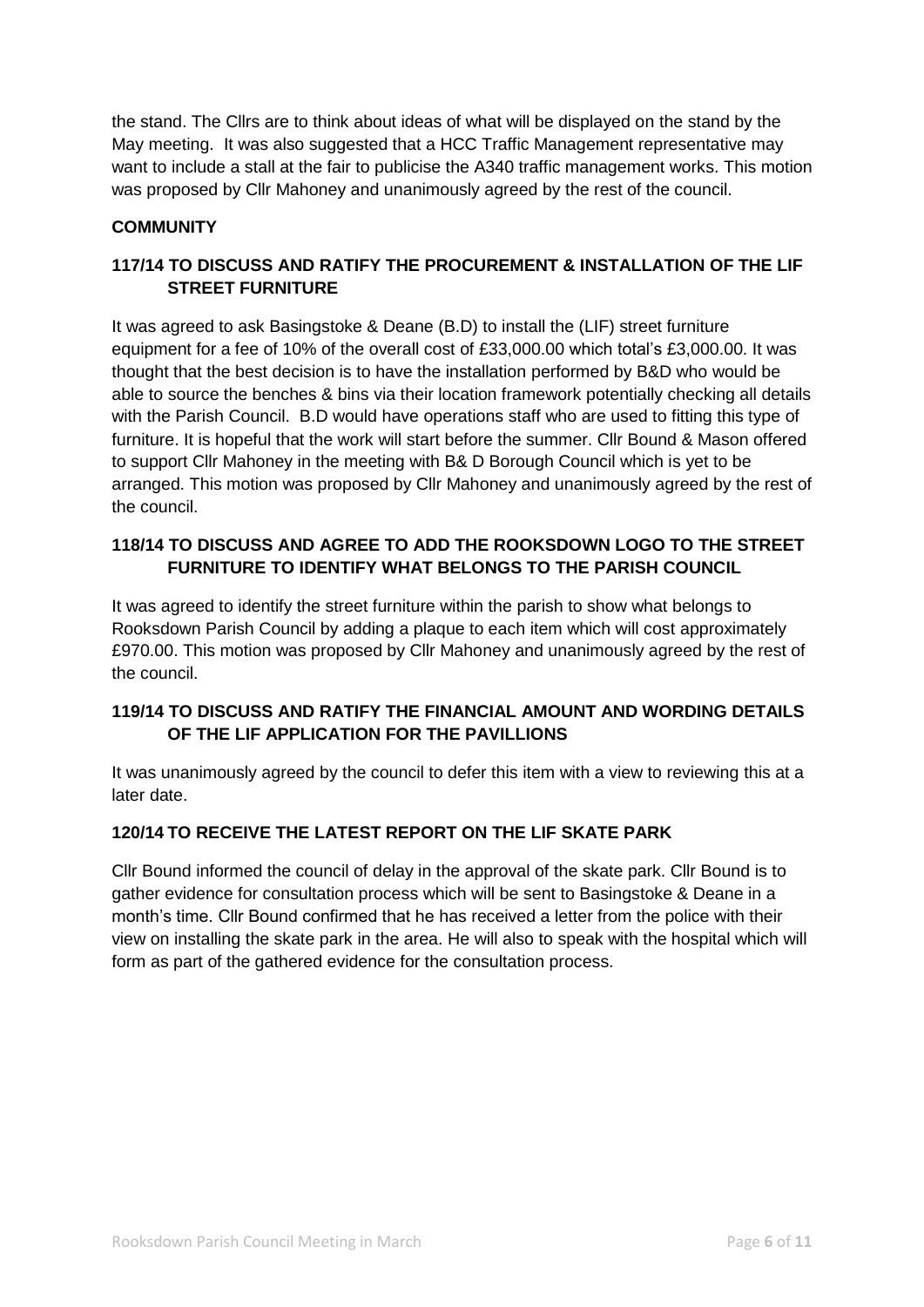## **PLANNING & DEVELOPMENT**

**121/14** Planning Applications:

| Reference: | 15/00537/RES                                                                                                                                                                    |  |  |  |
|------------|---------------------------------------------------------------------------------------------------------------------------------------------------------------------------------|--|--|--|
| Location:  | Land North Of Park Prewett (Phase 1) Aldermaston Road Basingstoke                                                                                                               |  |  |  |
|            | Hampshire                                                                                                                                                                       |  |  |  |
| Proposal:  | Reserved matters application for Phase 1 for erection of 300 dwellings                                                                                                          |  |  |  |
|            | for the appearance, landscaping, layout and scale (Pursuant to outline<br>planning permission13/00579/OUT for up to 585 new dwellings, open<br>space provision and landscaping) |  |  |  |
|            |                                                                                                                                                                                 |  |  |  |

It was unanimously agreed by the council that R.P.C decision regarding planning application 15/0053/RES would not be agreed during the parish meeting. This was due to the large amount of planning documents that each councillor would need to review.

R.P.C will meet with David Wilson Holmes to discuss this in more detail due to the scale of this development and the impact it will have on the parish. It was agreed to hold an Extraordinary meeting on 30 March at 7:45 at the Community Centre. The Clerk is to request an extension date from Basingstoke & Deane to receive the comments of the council and notify the councillors if one is granted. The Clerk is to notify Cllr Nyengedza of the Extraordinary meeting details and prepare the agenda.

### **FINANCIAL MATTERS**

### **122/14 FINANCIAL REPORTS (Documents A1, A2 & A3) 2014/2015**

A financial report & Bank Reconciliation at 23 March showing balances of £49,259.12 in the 30 notice account and £369.02 up to & including CQ No 491 in the Treasurers' Account. This was noted by the chairman Cllr Mahoney and approved by the council. Documents A1 & A2 hard copy attached (Appendix 3).

### **123/14 TO DISCUSS AND RESOLVE TO ADOPT THE FINANCIAL REGULATIONS**

It was unanimously agreed by the council to defer this item until the May meeting to give councillors the opportunity to review the document.

## **124/14 TO DISCUSS AND AGREE TO APPROVE TO EXTEND MR RON DARLEY'S AGREED 10 HOURS UNTIL JUNE**

It was agreed to extend Ron Darley's hours to assist the Clerk until June. This motion was proposed by Cllr Mahoney and unanimously agreed by the rest of the council.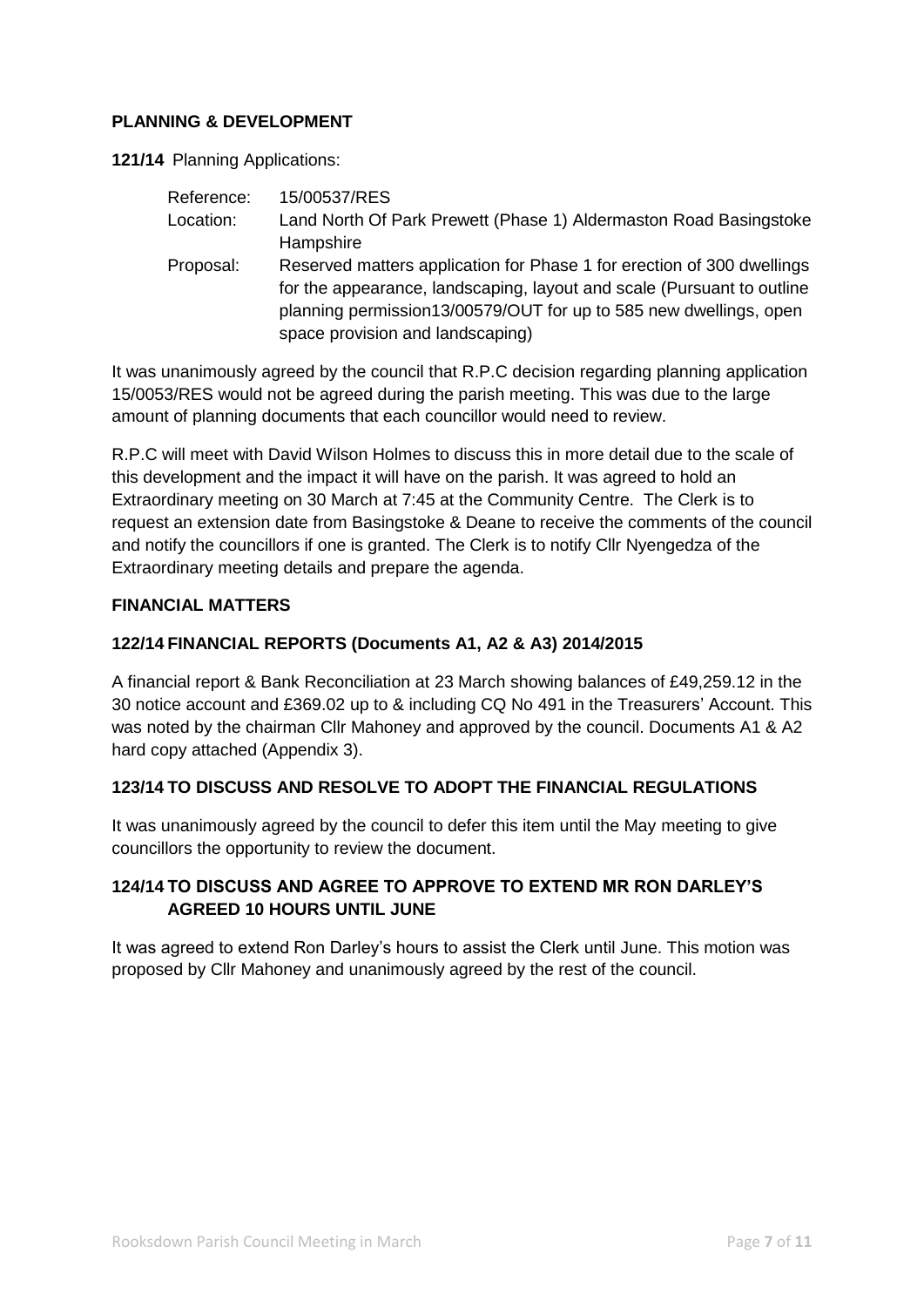## **Payments for approval (Document A3)**

| <b>CQ No</b>                                | <b>PAYEE</b>              | <b>SERVICE</b>            | <b>AMOUNT</b> |  |
|---------------------------------------------|---------------------------|---------------------------|---------------|--|
| <b>VOID CHEQUE(S)</b>                       |                           |                           |               |  |
|                                             | <b>NONE</b>               |                           |               |  |
|                                             |                           |                           |               |  |
| <b>CHEQUE(S) SIGNED INBETWEEN MEETING'S</b> |                           |                           |               |  |
|                                             | <b>NONE</b>               |                           |               |  |
|                                             |                           |                           |               |  |
| <b>CHEQUE(S)</b>                            |                           |                           |               |  |
| 487                                         | Lorraine Jeffs            | <b>March Salary</b>       | £669.94       |  |
| 488                                         | <b>Hants Pension Fund</b> | <b>March Contribution</b> | £137.31       |  |
| 489                                         | Ron Darley                | March Salary              | £58.66        |  |
| 490                                         | <b>HMRC</b>               | <b>March Contribution</b> | £15.41        |  |
| <b>2015/16 CHEQUES</b>                      |                           |                           |               |  |
| 491                                         | <b>SLCC</b>               | SLCC membership 2015/16   | £131.00       |  |
|                                             |                           | TOTAL:                    | £1012.32      |  |

## **IT WAS RESOLVED** to approve the following payments:

## **DATE & VENUE OF THE NEXT MEETING**

The next Rooksdown Parish Council meeting will be held on 20 April 2015 at the Community Centre after the Annual Parish Assembly Meeting.

## **There being no further business the meeting closed at 10:15**

Signed..................................................... Date...................................................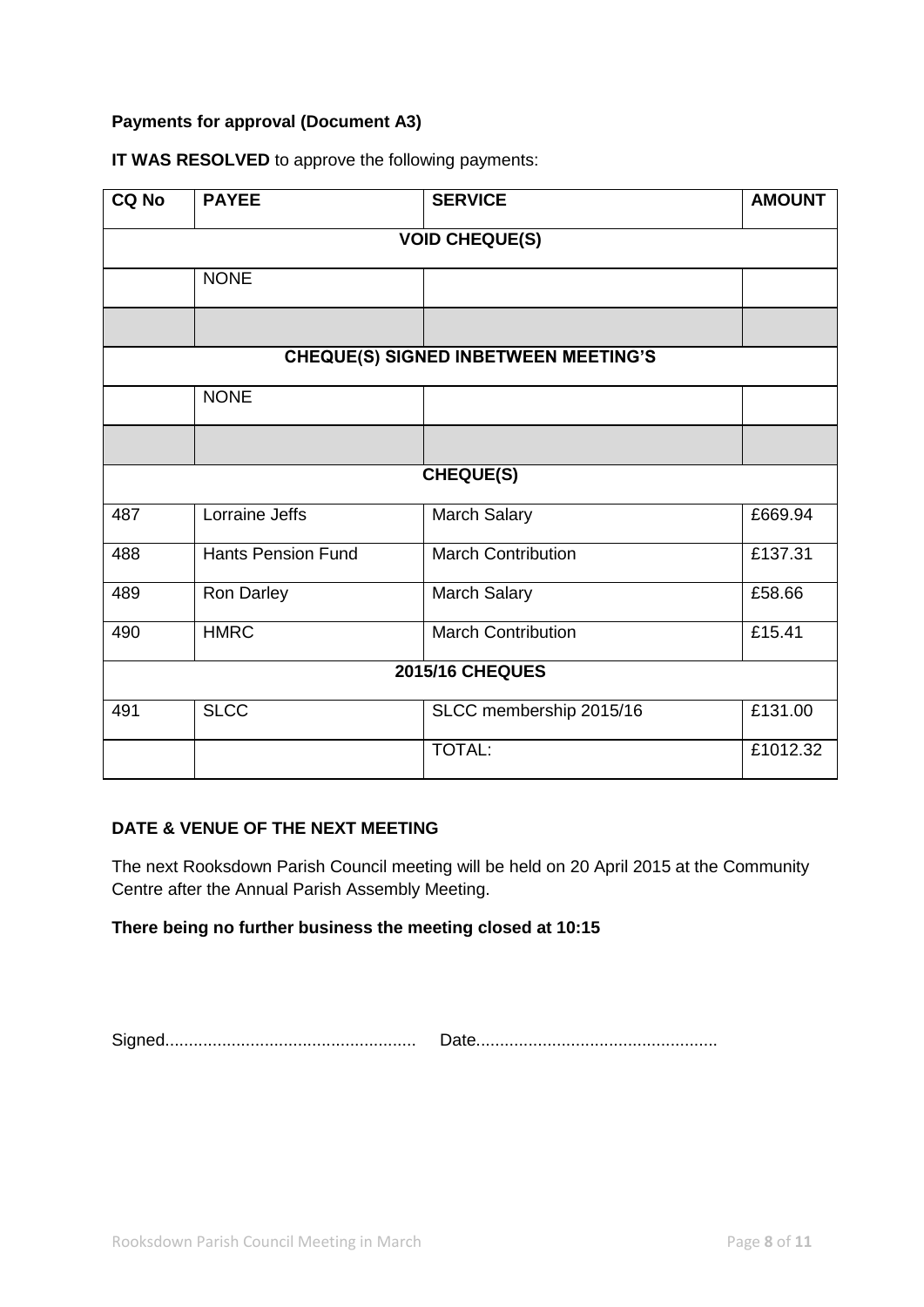#### **APPENDIX 1**

#### **Report from Stephen Reid for Rooksdown Parish Council March 2015**

#### **Traffic calming / Lodge Junction / The Avenue**

Work proceeds on resurfacing the Avenue. I believe it is running a few weeks late. A meeting has been arranged for stakeholders on 24 March, which I plan to attend.

Tree clearance has been taking place in preparation for the Lodge Junction improvements. On 12 March I attended a briefing about the latest plans for the A340 partial dualling and other changes in the area.

There were two pieces of welcome information: confirmation that the A340 / Lodge junction work won't be allowed to start until the Black Dam roundabout has been completed, and a statement that tree planting will take place to compensate for those lost at Lodge Junction. Some may be planted in the central reservation of the new dualled section and others at the side of the road. Some will be Oaks.

#### **Aldermaston Road Triangle**

No update this time but left on the report as a place-holder.

#### **Rooksdown School**

Building work is proceeding on schedule. The structure is now clearly visible.

**Road Adoptions**

No further information for this report.

#### **Local Plan**

The Borough Council is meeting on 26 March to consider the revised local plan which includes extra homes recommended by the Inspector. Those extra homes will go almost entirely to the south west of Basingstoke: opposite the golf club and more on the southern part of Manydown.

One of the changes that I recommend we seek when Manydown is planned, is a complete reworking of the Roman Road / A339 / Rooksdown junction. We need a roundabout with a higher capacity and we also need to resolve the very dangerous Roman Road / Wellington Terrace junction.

#### **Superfast Broadband**

As I am getting questions about the outstanding 'slow' broadband cabinet, I reiterate what BT told me in February: the upgrade will take place 'within a year'.

#### **Build quality**

In my casework I am picking up a lot of comments about build quality on homes in the Rooksdown area. I would be interested in receiving evidence of issues that might, at the moment, be 'bubbling under'. I am coming to the conclusion that a change is needed in the regulation of the industry.

#### **Neighbourhood Policing Panels**

For understandable reasons, the Police have decided to stop the Neighbourhood Policing Panels as a means of gathering and disseminating information. If there are issues in Rooksdown, it means that the Parish Council meetings will become more important in that role and that the web-based facilities will also increase in importance.

Stephen Reid, March 2015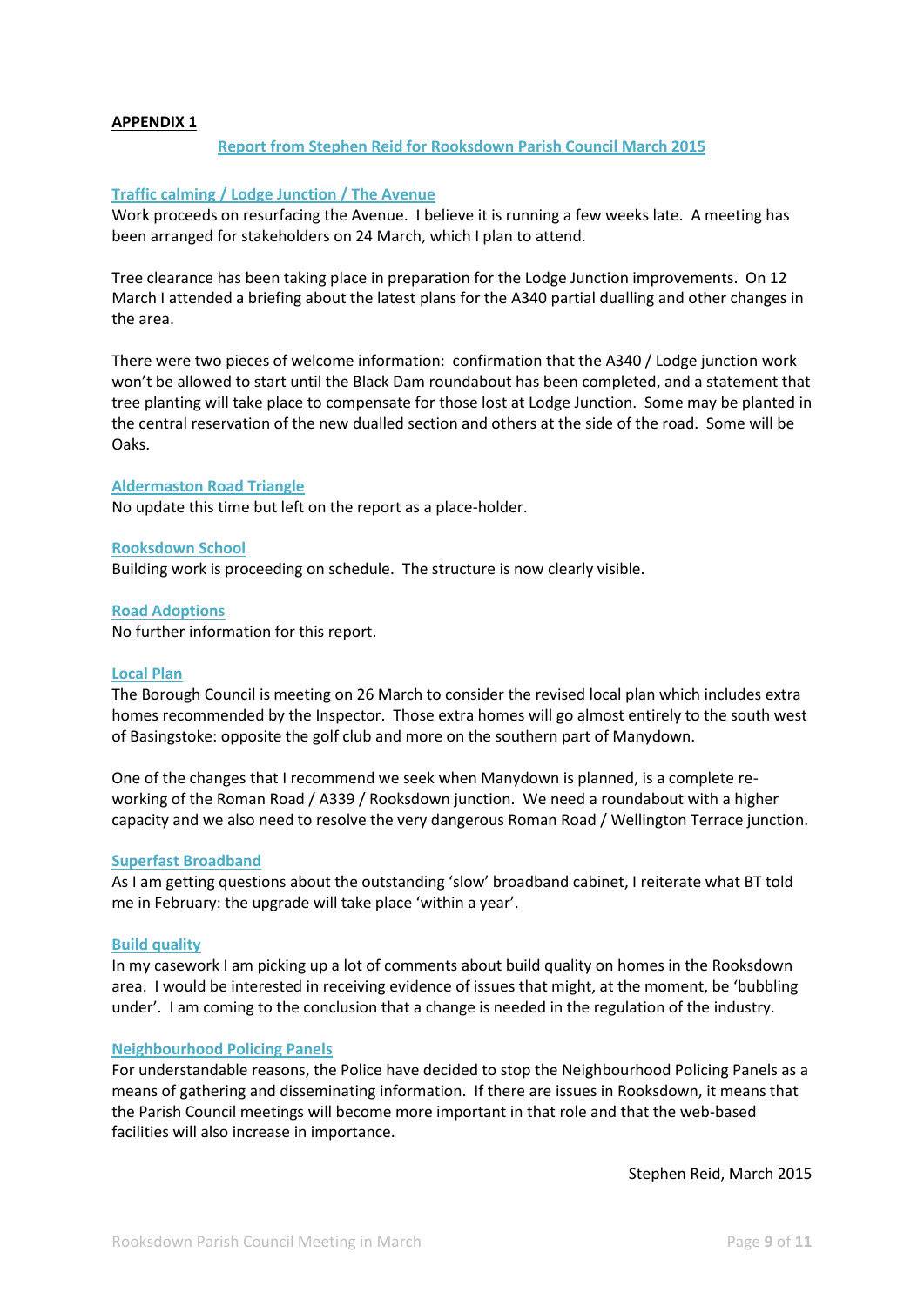# **Community Safety Patrol Team- update for Rooksdown Parish Council**

# **March 2015**

*As a Community Safety Patrol Officer (CSPO) I identify and tackle local issues, reduce crime, prevent antisocial behavior and deal with environmental crimes, to make residents feel safer and happier about their neighborhood. I work in close partnership with other agencies such as the Police, housing associations, fire service etc as well as local community groups.* 

*I work on a shift pattern basis between 10am-9pm (Mon-Thurs), 1pm-midnight (Fri & Sat) and midday-9pm (Sundays)*

#### **General**

Following the cessation of the shared HCC/ BDBC CSPO service, BDBC have brought the CSPO service back 'in house' Vacancies have now been interviewed for.

We are continuing to prioritise those areas most affected by antisocial behaviour.

Our current major campaign is dealing with litter across the borough in a robust manner using our range of powers including formal verbal warnings and fixed penalty notices. Although the centre of this campaign is the Leisure Park in relation to the fast food being eaten and thrown out of cars, we will be monitoring the situation across the borough.

We are currently trying to reactivate Neighbourhood Watch schemes in Hotspot areas. One such are is Canadian Way in relation to the pavilions. By having an active Neighbourhood watch in the area it will mean that residents have a better sense of security and provide us with a singular point of contact in the road.

There is already a Neighbourhood Watch set up in Candian Way however the scheme does not currently have a coordinator. This means that if one is not found the scheme may lapse. Therefore we are appealing for volunteers wishing to take on the role. The key tasks to be under taken are:

- Encourage early reporting of suspicious incidents.
- Receive crime information from the Neighborhood Watch messaging system and distribute these messages to scheme members.